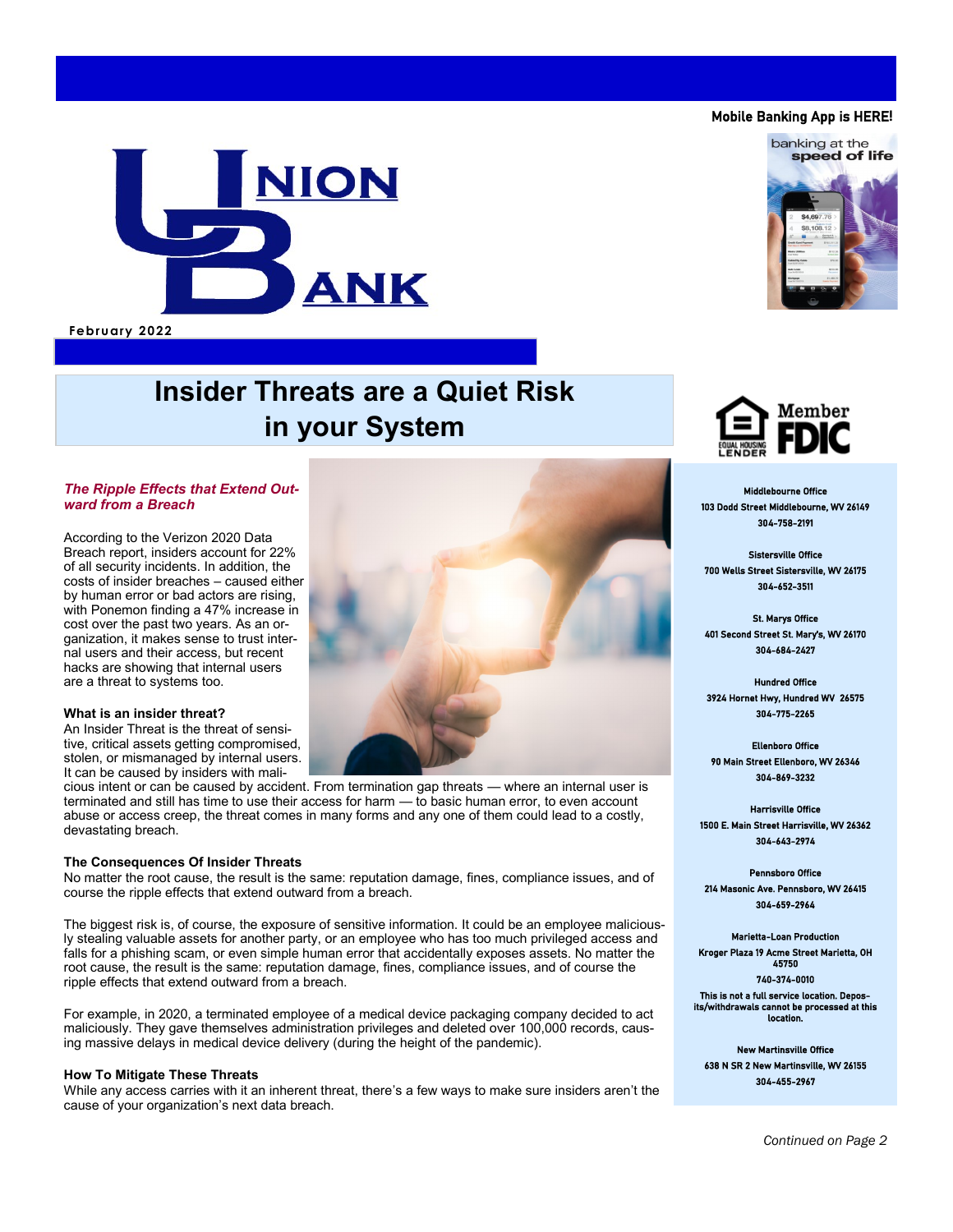#### **Best practices include:**

- **Zero Trust Network Access.** ZTNA specifically limits which sensitive systems a user can access and is implemented with various security controls, such as multi-factor authentication, least privileged access, access and employment verification and attestation, credential vaulting and detailed auditing. It removes all trust from every user, therefore removing the threat of an internal attack.
- **User Access Reviews.** A user access review is a periodic inventory of access rights to certain networks and systems, and the users who have access permissions into those networks and systems. Reviewing internal access is the simplest way to make sure that no user 1. Has access they shouldn't and 2. Isn't accessing assets they don't need to be accessing. It can catch a potential breach before it even occurs.
- **Access Control.** The goal of access control is to create friction between a user and their access and stop any unauthorized access that could lead to a security or privacy breach. Whether it's through time-based access schedule, manual access approvals, or access notifications, access control can stop a user from accessing an asset they shouldn't, therefore mitigating the insider threat.

## **These 3 trends will be competitive dealbreakers in 2022**

If the first year of COVID-19 felt like a fast and turbulent rollercoaster ride for community banks, the second had many in the industry perplexed and wondering if the wild ride was finally over and if it's OK to settle down and get back to normal.

But as we found out in 2021, that old normal — going back to doing business the way we did before the pandemic — is never coming back.

A steady stream of new variants — from delta, lambda and epsilon to the fast-spreading omicron — have made a mockery of many return-to-office plans. But they've only accelerated change that was already on its way: customers' increasing need for access to fast and convenient banking service from any touchpoint.

With almost two years of the 'new normal' now behind us, what does the future of community banks look like? What are the key challenges and trends that the banking community will face in the coming year as they strive to compete and earn the loyalty of customers?

Three trends that grew steadily over the past two years have shown for good reason that they're not going anywhere. Here's why they'll be ever-critical in 2022, and how community banks can implement them to position themselves for success in the coming year:

#### **1. Digital and mobile banking will be expected to cover an even larger majority of transactions in 2022**

Completing many if not most transactions and requests digitally that's become a competitive prerequisite for community banks in 2021. The line between what customers expect from their bank and what they receive from digital experience trailblazers like

Amazon and Apple has rapidly vanished since the pandemic.

With today's digital-first consumers more comfortable than ever buying banking products from emerging neobanks and fintech services, traditional financial institutions face unprecedented competition to earn new customers and grow lifetime value.

Digital laggards, even at the community level, can't afford to delay investing in capabilities that are not in step with both market evolution and customer expectations. That means banking processes that can be handled digitally absolutely must be available to customers and easy to use.

Community banks must eliminate legacy processes that rely on customers searching for and fetching PDF documents from their email inbox, or printing those crowded documents and scanning or faxing them back. That kickstarts high-effort customer journeys that generate paperwork and admin overhead for banking employees, delaying and frustrating everyone involved.

#### **2. It's time to call time on overdraft fees**

For decades, overdraft and NSF fees on checking accounts and lines of credit have been an infuriating and costly inconvenience for customers. But over the past couple of years, the profits banks have gained by collecting overdraft fees are becoming a dealbreaker for customers and a reputational nightmare, attracting the ire and scrutiny of the U.S. Senate.

Between national, community and neobanks, it's never been easier for customers to virtually walk their business elsewhere. For community banks, supporting their customers by doing away with overdraft fees will be key as they compete for their loyalty against larger and digital-first counterparts.

#### **3. Branches will continue to close — but also adapt to be where their customers are**

In the face of a new and rapidly spreading variant, many community banks will need to close more branch locations to fight the spread and protect the health and safety of their staff. But community banks can apply lessons from the past two years to adapt both their digital and physical presence.

By bringing in an innovative partner, community banks can get the most out of their existing systems and operations. A proven technology partner can analyze a community bank's current processes and how digitizing them can eliminate barriers, make data agile and accessible in a remote and hybrid environment, and cut away operational costs and overhead.

Adapting your physical footprint can prove to be a major competitive differentiator for community banks, enabling them to be where their customers are and build meaningful and profitable long-term relationships.